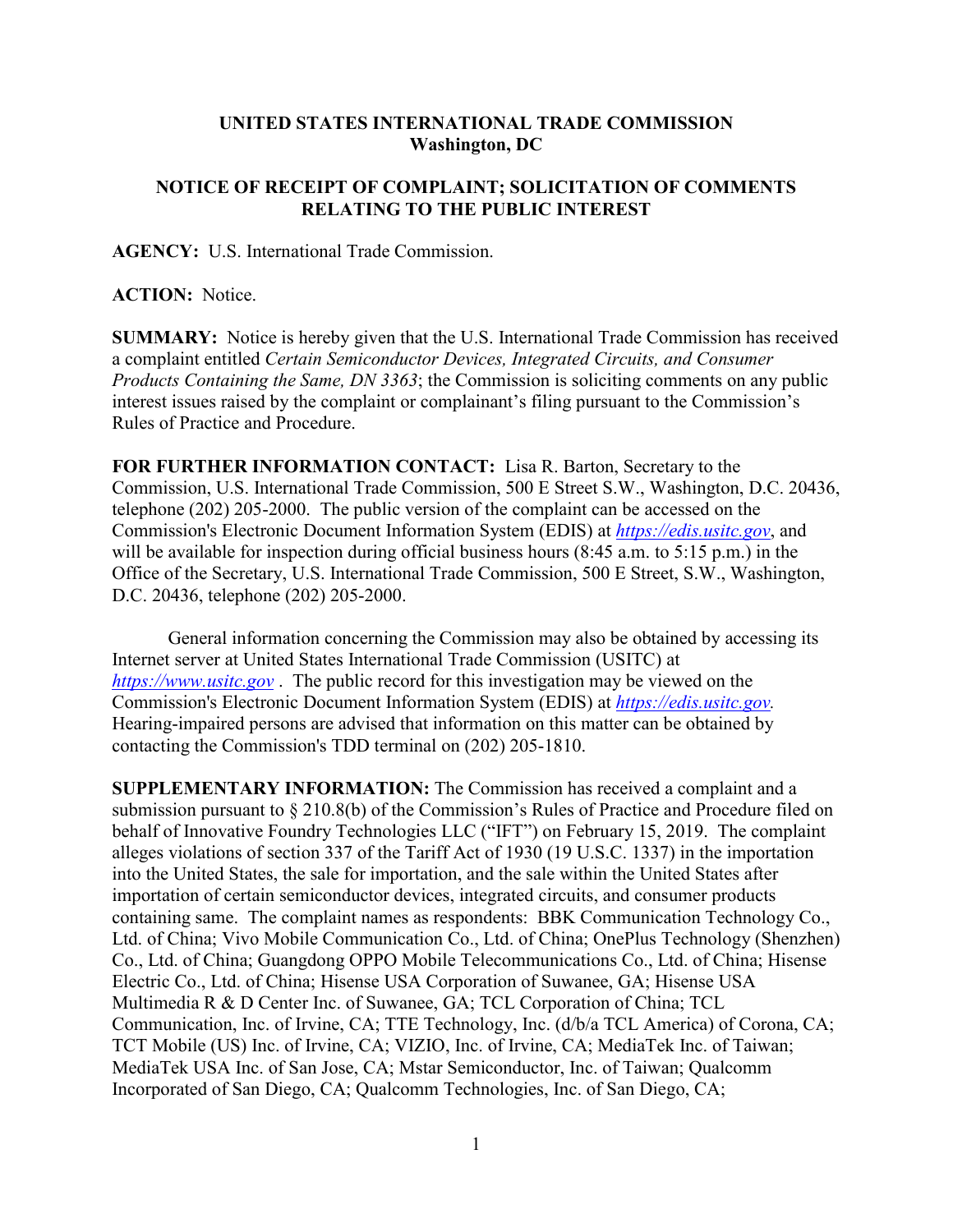Taiwan Semiconductor Manufacturing Company Limited of Taiwan; TSMC North America of San Jose, CA; and TSMC Technology, Inc. of San Jose, CA. The complainant requests that the Commission issue a limited exclusion order, cease and desist orders and impose a bond during the 60-day review period pursuant to 19 U.S.C.  $\S$  1337(j).

Proposed respondents, other interested parties, and members of the public are invited to file comments, not to exceed five (5) pages in length, inclusive of attachments, on any public interest issues raised by the complaint or § 210.8(b) filing. Comments should address whether issuance of the relief specifically requested by the complainant in this investigation would affect the public health and welfare in the United States, competitive conditions in the United States economy, the production of like or directly competitive articles in the United States, or United States consumers.

In particular, the Commission is interested in comments that:

- (i) explain how the articles potentially subject to the requested remedial orders are used in the United States;
- (ii) identify any public health, safety, or welfare concerns in the United States relating to the requested remedial orders;
- (iii) identify like or directly competitive articles that complainant, its licensees, or third parties make in the United States which could replace the subject articles if they were to be excluded;
- (iv) indicate whether complainant, complainant's licensees, and/or third party suppliers have the capacity to replace the volume of articles potentially subject to the requested exclusion order and/or a cease and desist order within a commercially reasonable time; and
- (v) explain how the requested remedial orders would impact United States consumers.

Written submissions on the public interest must be filed no later than by close of business, eight calendar days after the date of publication of this notice in the *Federal Register*. There will be further opportunities for comment on the public interest after the issuance of any final initial determination in this investigation. Any written submissions on other issues should be filed no later than by close of business nine calendar days after the date of publication of this notice in the *Federal Register*. Complainant may file a reply to any written submission no later than the date on which complainant's reply would be due under  $\S 210.8(c)(2)$  of the Commission's Rules of Practice and Procedure (19 CFR 210.8(c)(2)).

Persons filing written submissions must file the original document electronically on or before the deadlines stated above and submit 8 true paper copies to the Office of the Secretary by noon the next day pursuant to § 210.4(f) of the Commission's Rules of Practice and Procedure (19 CFR 210.4(f)). Submissions should refer to the docket number ("Docket No. 3363) in a